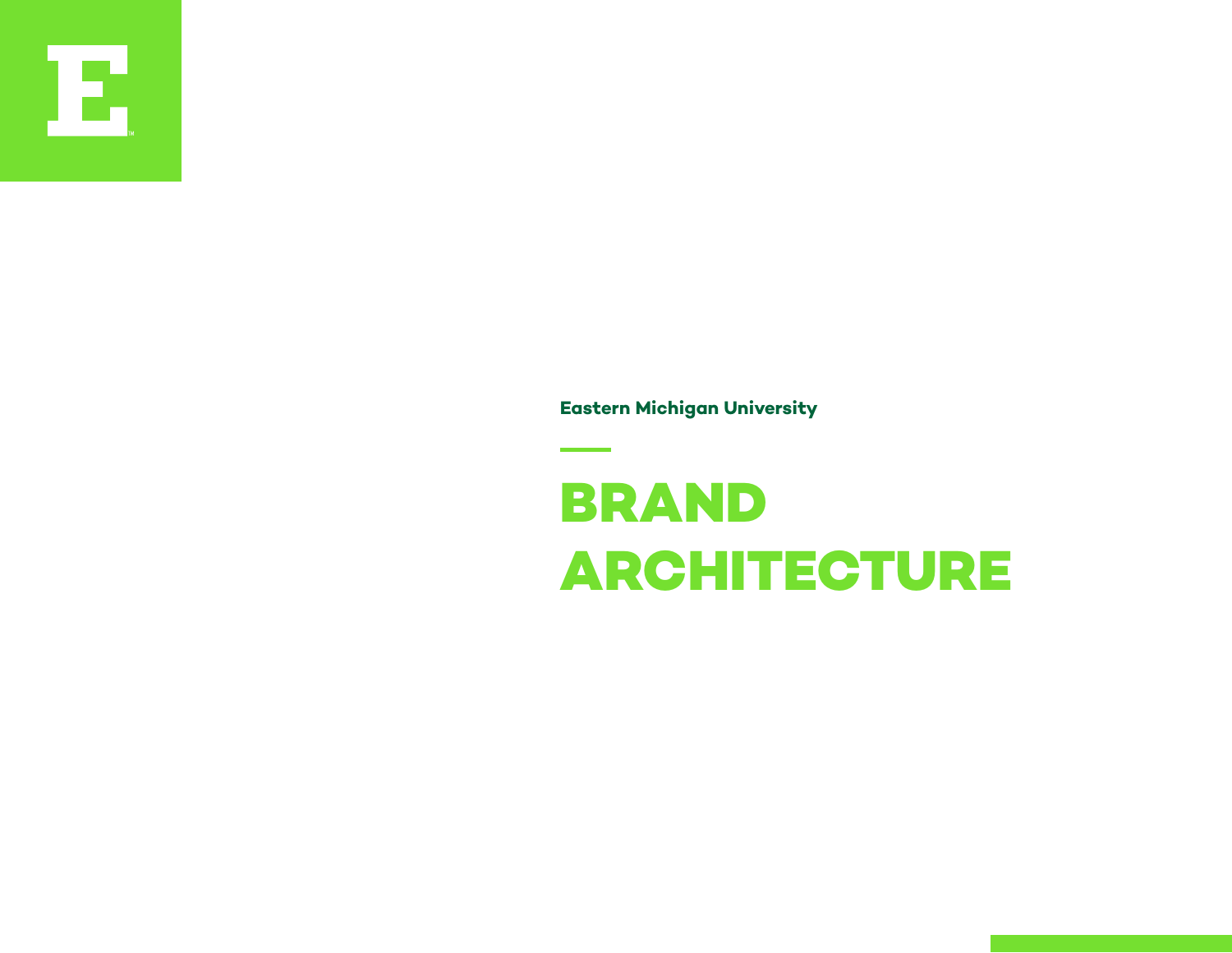**BRAND ARCHITECTURE Table** 

**o f Contents**

**03 Decision Tree**

**04 Lock-up Construction**

**05 Sample Applications**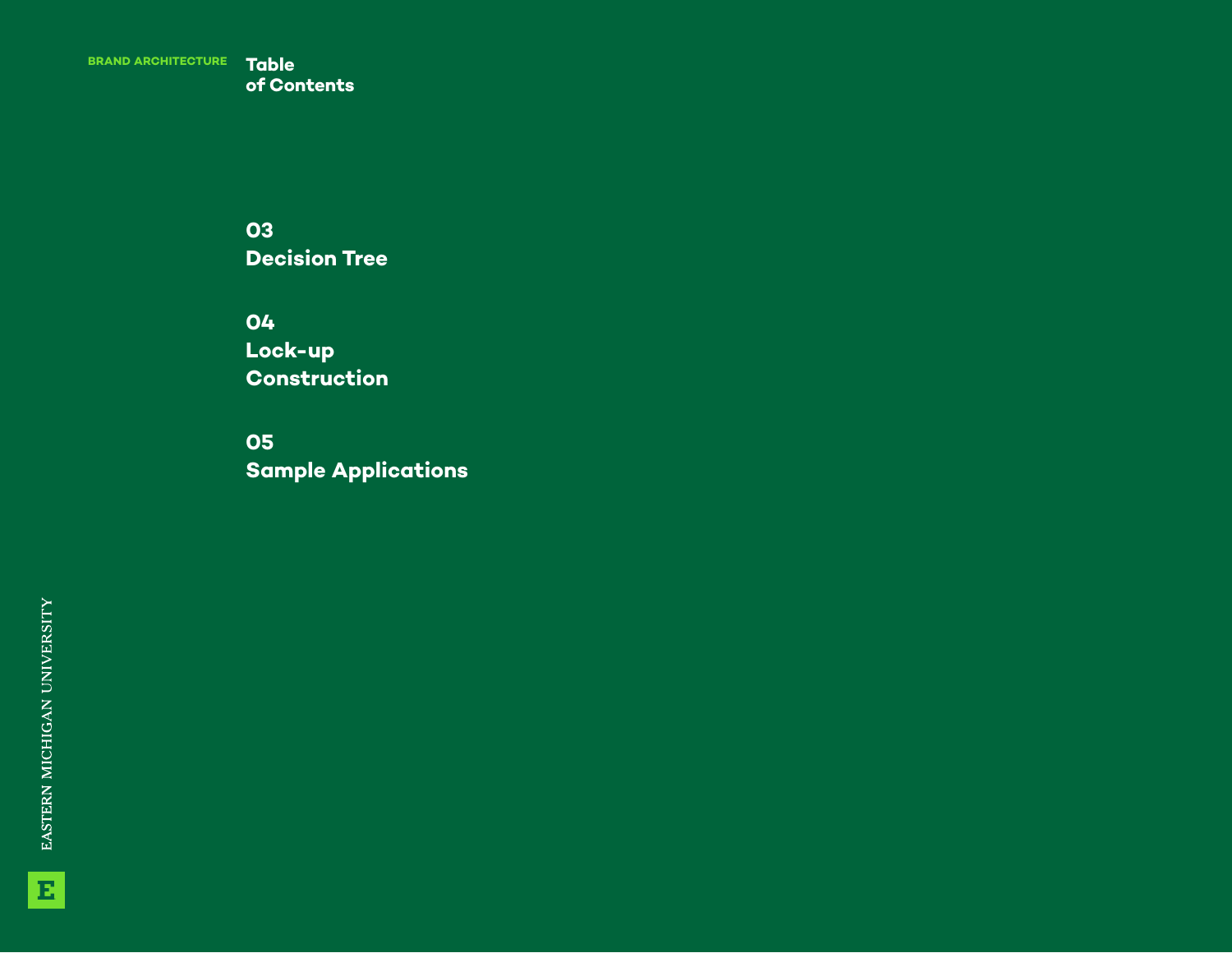

**BRAND ARCHITECTURE Decision**

**Tree**

**COLLEGE OF ARTS & SCIENCES**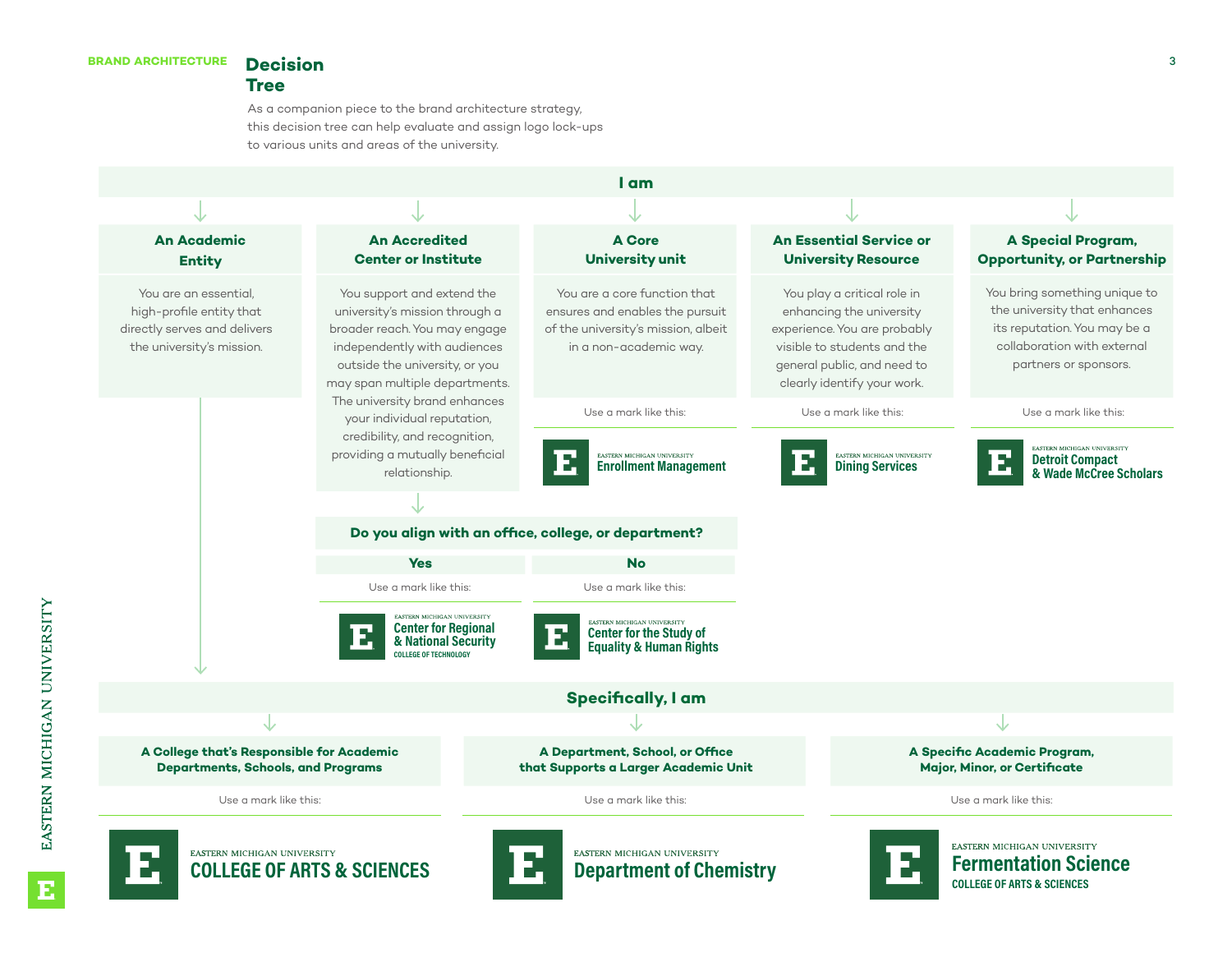#### **Construction**

#### **Type Setting Notes**

Tracking on the pre-set lock-up styles is already set for each zone, but you should inspect letter spacing individually as well and manually adjust the kerning when needed, to ensure a consistent look.

#### **Style Preference**

For all lock-up constructions, the style preference is to use an ampersand (&) instead of the word "and." The ampersand should never end a line, but be set at the start of the next text line.

#### **Note**

All colleges in the primary or secondary zones must be type-set in all caps.

#### **Best Practices**

Only utilize the second line in zone one when the name requires it.



#### **Divider Space**

The space between the "Block E" and lock-up are proportion

to X height of primary entity.

#### **Final Lock-up**

The final lock-up construction should be center to the Eastern Michigan "Block E."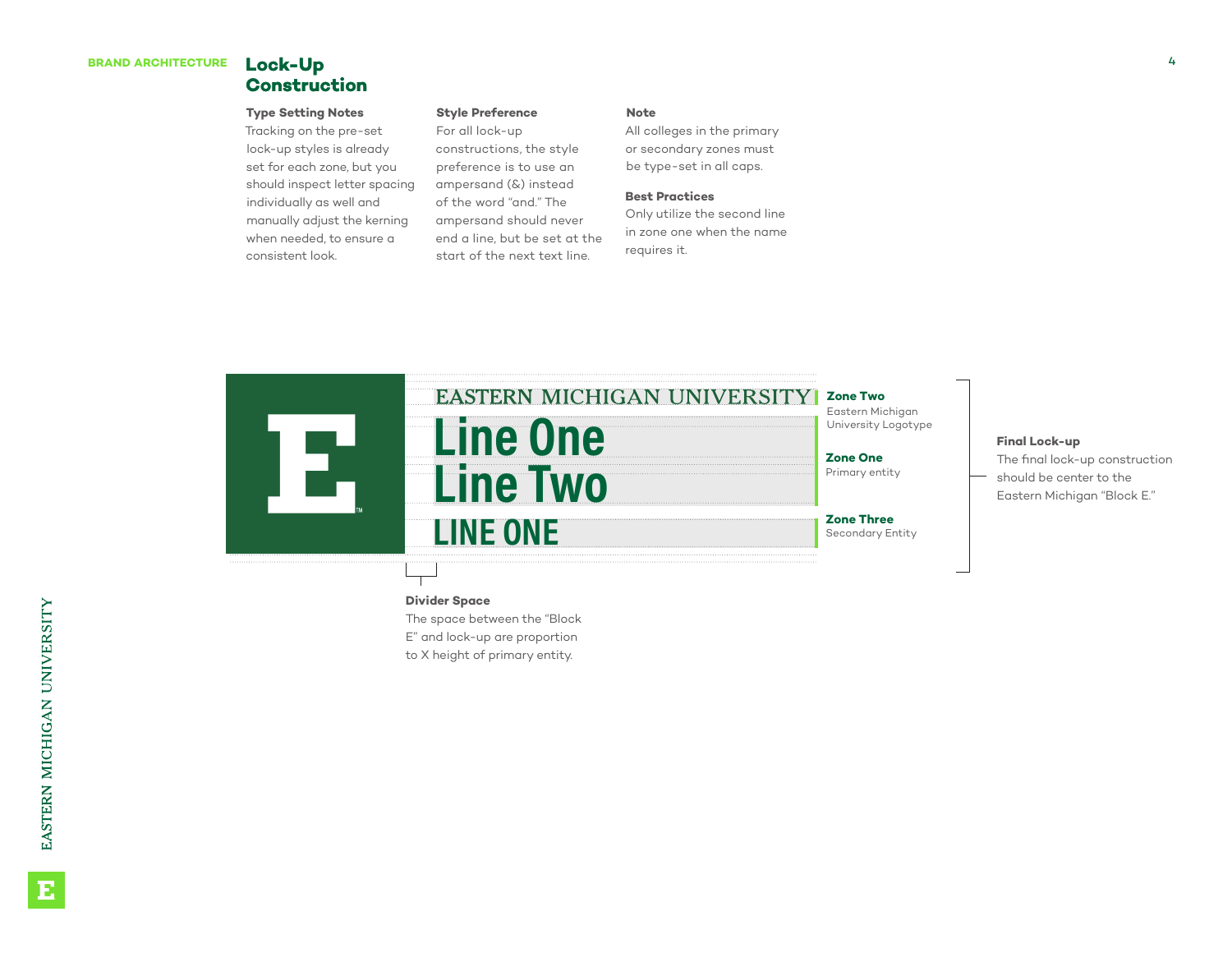#### **Sample Applications**

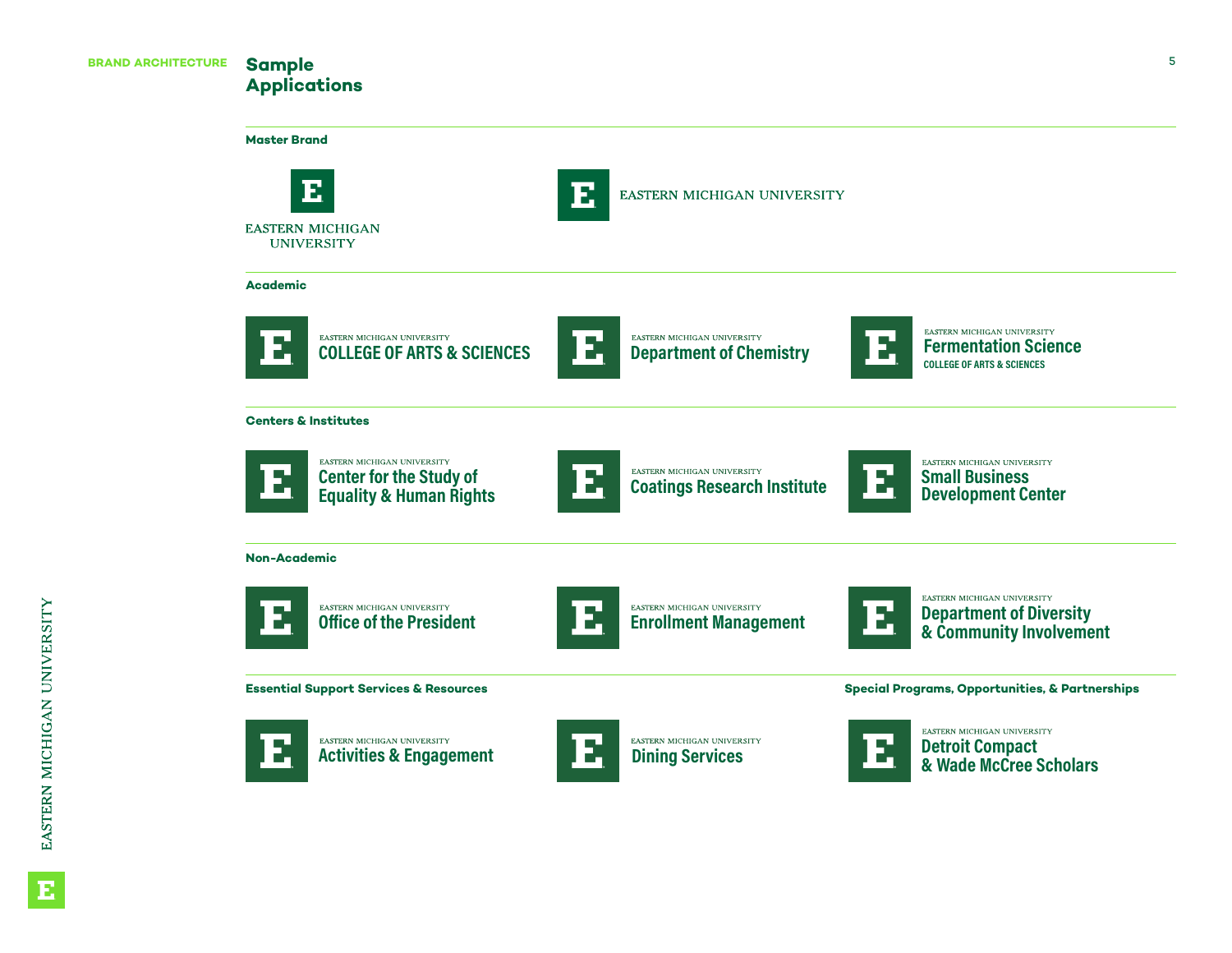**Applications**



# Е

## **EASTERN MICHIGAN UNIVERSITY Department of Chemistry**



#### **EASTERN MICHIGAN UNIVERSITY Fermentation Science COLLEGE OF ARTS & SCIENCES**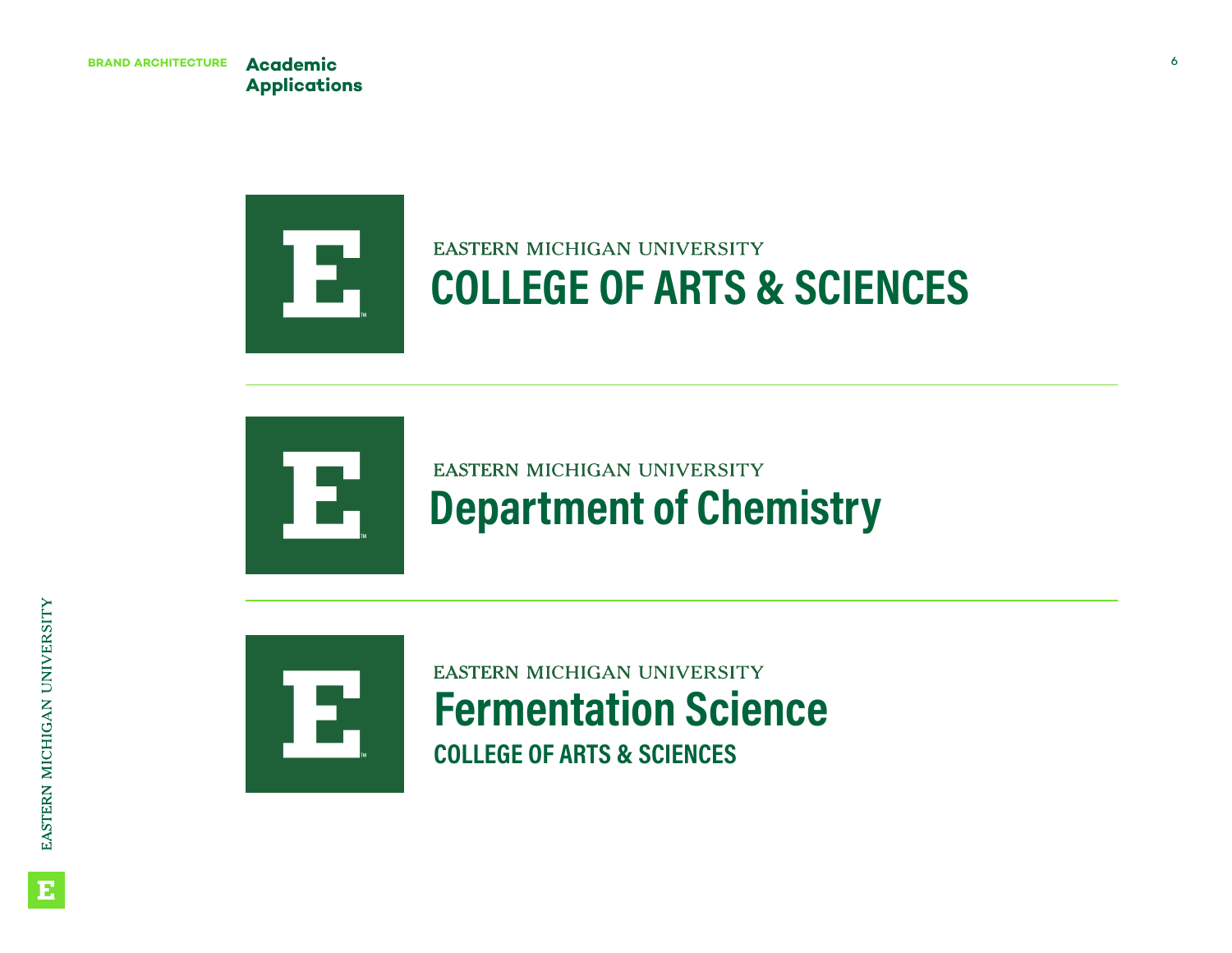**& Institutes**



## EASTERN MICHIGAN UNIVERSITY **Center for the Study of Equality & Human Rights**



## EASTERN MICHIGAN UNIVERSITY **Coatings Research Institute**



**EASTERN MICHIGAN UNIVERSITY Small Business Development Center**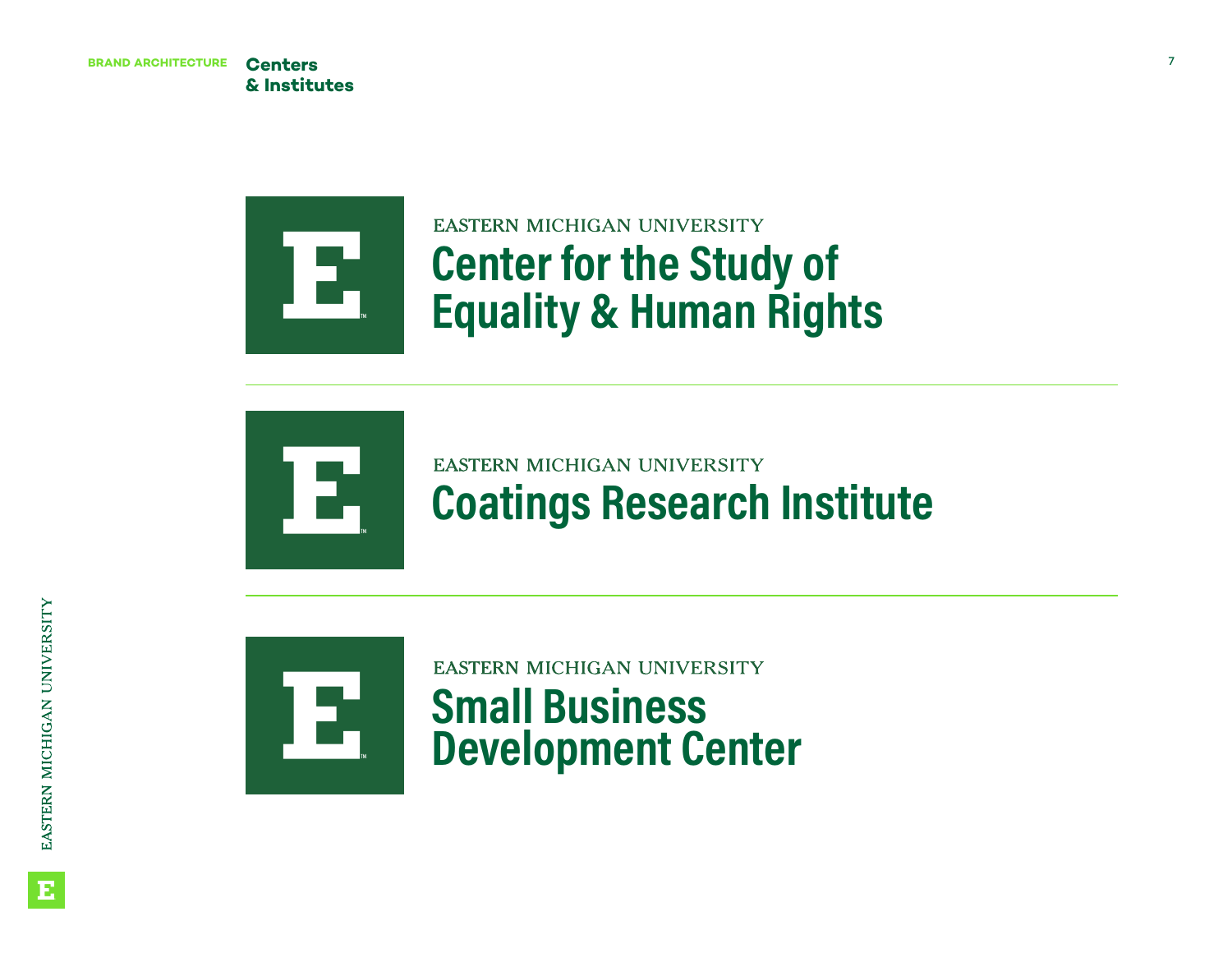

## **EASTERN MICHIGAN UNIVERSITY Office of the President**



### **EASTERN MICHIGAN UNIVERSITY Enrollment Management**



## EASTERN MICHIGAN UNIVERSITY **Department of Diversity & Community Involvement**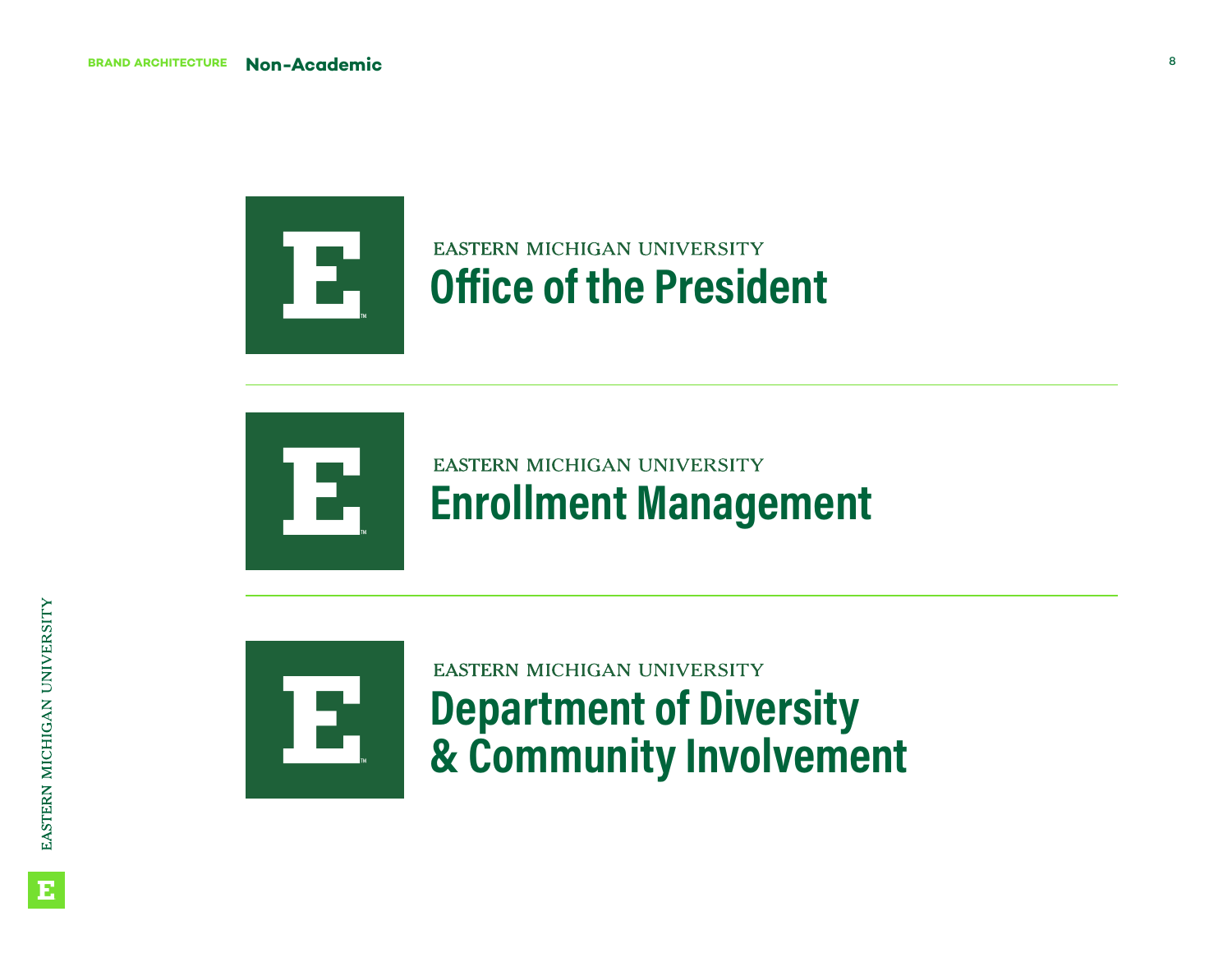

## EASTERN MICHIGAN UNIVERSITY **Activities & Engagement**





EASTERN MICHIGAN UNIVERSITY **Greek Life & Leadership**

E